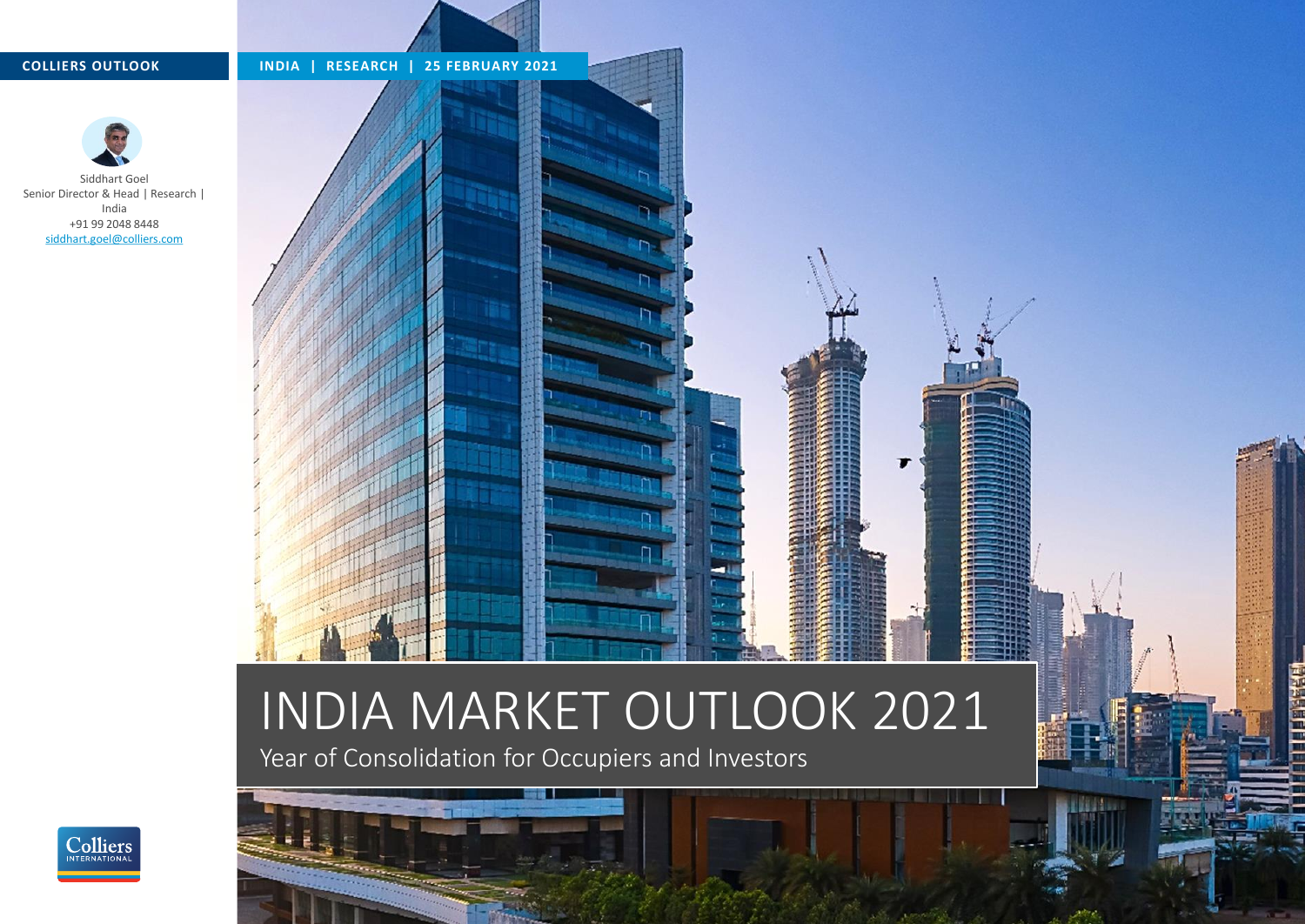## *Insights and Recommendations*

COVID-19 will likely continue to influence India's economy at the start of 2021. We expect a gradual recovery of demand from H2 2021, backed by an improving economy and the rollout of the COVID-19 vaccines in H2.

- > **Office**: In 2021 occupiers should enter flexible leases to allow them to operate in a hybrid work-from-home model and keep their capital expenditure low.
- > **Industrial**: Electronics & hardware, pharmaceuticals & medical equipment, textiles, and auto industries will drive demand for manufacturing facilities.
- > **Logistics**: E-commerce, thirdparty logistics groups (3PLs) and cold storage operators will make up the bulk of demand.
- > **Investmen**t: Investors should buy in 2021, before prices rebound from 2022 onwards.

|                                                                                                                                                                                                                                                                                                                |                                                                                                                                                                                                                                          | <b>Net Absorption</b> | Vacancv                            | <b>Rental Value</b> |
|----------------------------------------------------------------------------------------------------------------------------------------------------------------------------------------------------------------------------------------------------------------------------------------------------------------|------------------------------------------------------------------------------------------------------------------------------------------------------------------------------------------------------------------------------------------|-----------------------|------------------------------------|---------------------|
| <b>Office</b>                                                                                                                                                                                                                                                                                                  | With new demand likely remaining slow in H1, we<br>expect Grade A office rents to decline in 2021, with<br>overall rents dropping by 3.7% this year and<br>showing improvements from 2023 onwards.                                       | 0.0%                  | 1.7 <sub>pp</sub>                  | $-3.7%$             |
| <b>Industrial</b>                                                                                                                                                                                                                                                                                              | In 2021, we expect demand for manufacturing<br>facilities to remain strong driven by the high-<br>quality assets that established developers are<br>providing.                                                                           | <b>Increasing</b>     | <b>Decreasing</b>                  | <b>Stable</b>       |
| <b>Logistics</b>                                                                                                                                                                                                                                                                                               | In 2021, we expect demand for logistics<br>warehouses to remain strong due to the improving<br>domestic demand that is driving demand for e-<br>commerce and 3PL providers.                                                              | <b>Increasing</b>     | <b>Decreasing</b>                  | <b>Stable</b>       |
|                                                                                                                                                                                                                                                                                                                |                                                                                                                                                                                                                                          |                       | <b>Investment</b><br><b>Volume</b> | <b>Yield</b>        |
| <b>Investment</b><br><b>Sales</b>                                                                                                                                                                                                                                                                              | We expect to see investment transaction volumes increase in 2021<br>given that investors remain positive on the long-term growth<br>prospects of the Indian economy, and that the markets are moving<br>towards institutional ownership. |                       | 14.6%                              | <b>Stable</b>       |
|                                                                                                                                                                                                                                                                                                                |                                                                                                                                                                                                                                          |                       | <b>Interest Rates</b>              | <b>GDP</b>          |
| Oxford Economics forecasts India's 2021 GDP to rebound by 8.8%<br>YOY, after it was down 7.4% YOY in 2020. Concurrently, we expect<br>interest rates will remain stable as both the Indian government<br><b>Economic</b><br>and the Reserve Bank of India are focused on economic growth.<br><b>Indicators</b> |                                                                                                                                                                                                                                          | <b>Stable</b>         | 8.8%                               |                     |

Source: Colliers International, Oxford Economics.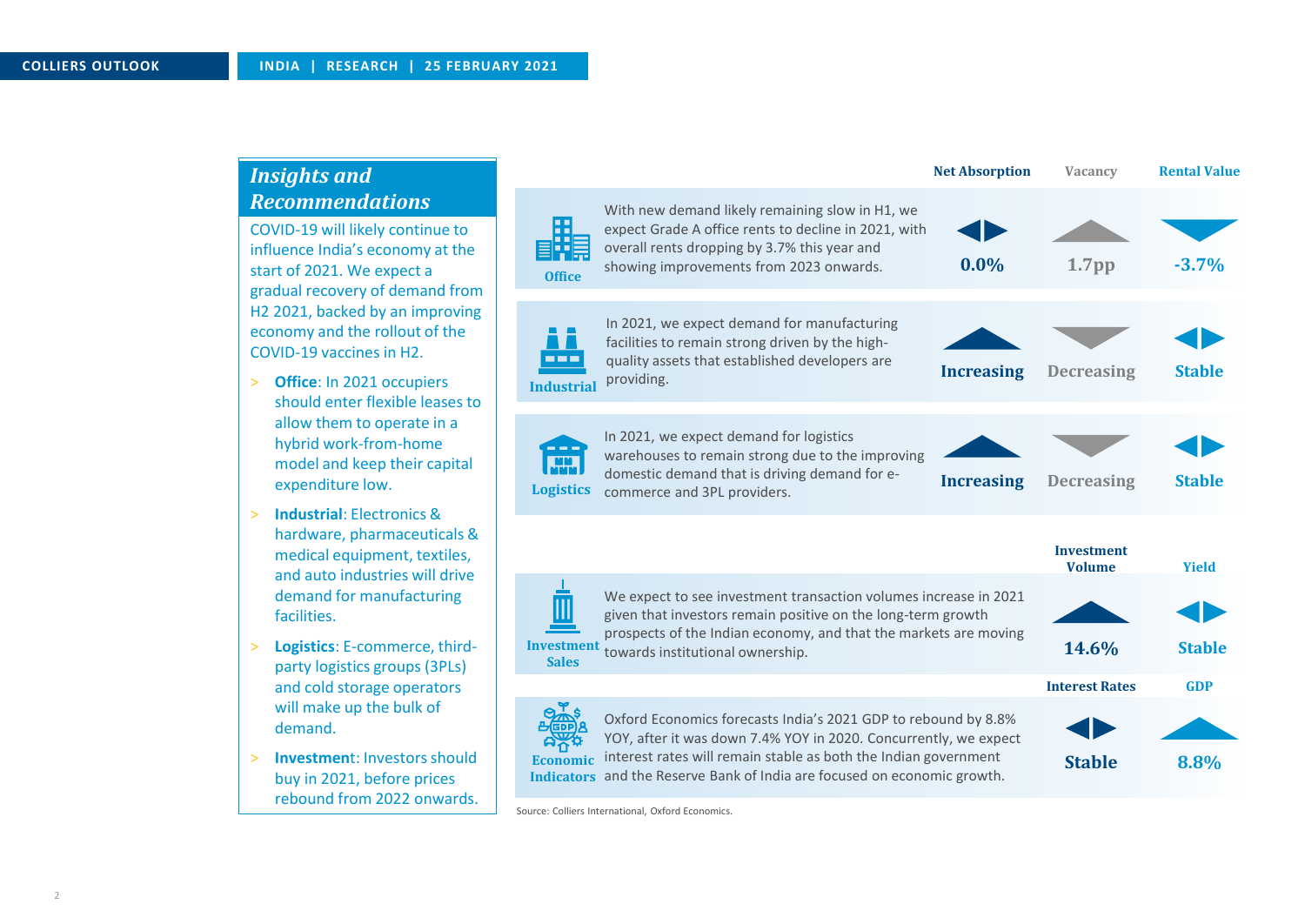

#### India: New demand in 2020 and 2021

# COMMERCIAL OFFICE SECTOR

During 2020, leasing activity remained sluggish as the uncertain economic environment and business conditions brought on by COVID-19 nudged occupiers to postpone their decisions and reassess their real estate portfolios. Net absorption across major markets in India was 20.6 million square feet (1.9 million sq meters), a decline of 42.8% YOY. Occupiers focused on portfolio optimization by relocating, consolidating and downsizing. About 45% of the demand was led by technology firms with larger companies still considering expansion in recently completed projects with better wellness and hygiene standards. As the pandemic drags into 2021, we expect transaction volumes to remain subdued over the first half. We expect technology firms to continue to lead office space demand in Bengaluru, Hyderabad, Pune, Gurgaon and Noida, where some firms have announced plans to ramp up the hiring process.

Demand from flexible workspace providers remained subdued in FY 2020 due to stringent lockdowns and social distancing protocols. We saw a few flexible workspace operators reduce their space or cancel the LOIs as demand remained muted across major markets. However, we expect a pickup in demand in FY 2021 as several large corporates and startups are in the process of reviewing their real estate portfolios and may consider flexible workspace to meet their needs through 2022.

Despite concerns about potential oversupply in select micro-markets and muted demand, we saw new supply in 2020 of 38.1 million square feet (3.5 million sq meters), a 2.4% decline YOY. Bengaluru , Hyderabad and Delhi NCR drove the bulk of new supply.

Muted demand prompted developers to adopt a more accommodative stance when negotiating lease terms as they focused on occupancy levels.

During 2021, Colliers forecasts net absorption of about 20 million sq feet (1.9 million sq meters, similar to 2020. We expect that most occupiers will continue to operate low headcount offices as they follow a hybrid model of allowing employees to work both from home and the office.

Source: Colliers International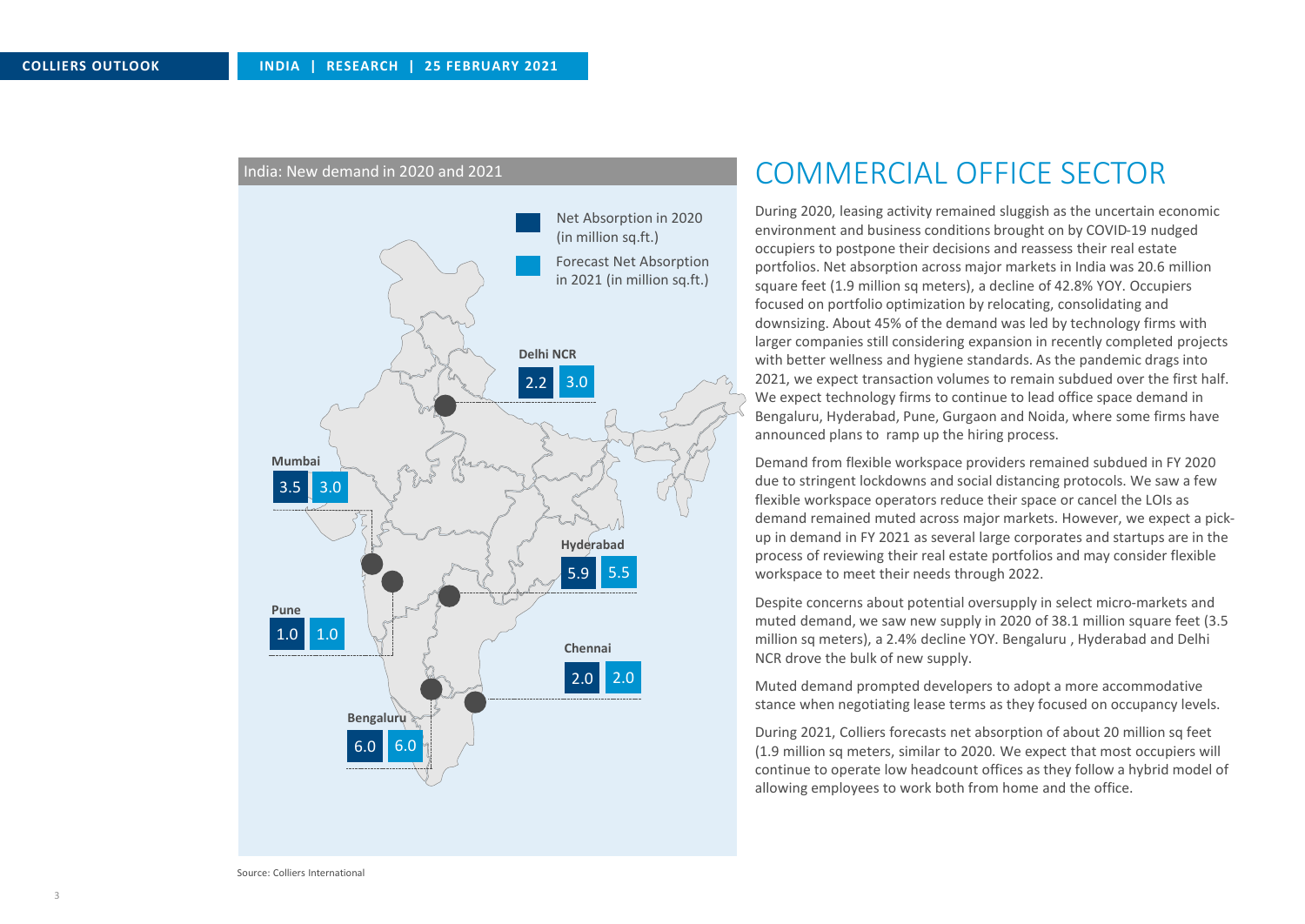# COMMERCIAL OFFICE SECTOR OUTLOOK (AGGREGATE)

|                 |                                                                                                                                                                                                                                                                                                   | 2020                       | 2021                       | <b>Annual Avg</b><br>$2021 - 25$              |
|-----------------|---------------------------------------------------------------------------------------------------------------------------------------------------------------------------------------------------------------------------------------------------------------------------------------------------|----------------------------|----------------------------|-----------------------------------------------|
| Demand* sector. | We expect net absorption to remain largely stable over 2021 as occupiers in<br>India are still evaluating growth plans. We believe that demand will mainly<br>be derived from technology companies, engineering and manufacturing                                                                 | 20.6mn sq ft               | 20.0mn sq ft               | 28.5mn sq ft                                  |
| <b>Supply</b>   | Indian cities are witnessing projects at different stages of construction.<br>However, we expect developers to pare supply to match actual demand, and<br>not build too much speculatively. Hence, we project that supply during 2021<br>will also remain steady from 2020.                       | 38.1mn sq ft               | 38.0mn sq ft               | 39.3mn sq ft                                  |
|                 |                                                                                                                                                                                                                                                                                                   | YOY/<br><b>End 2020</b>    | YOY/<br><b>End 2021</b>    | <b>Annual Avg</b><br>$2020 - 25$<br>/End 2025 |
| <b>Rent</b>     | Although headline rents remained steady in Q4 2020, effective rents<br>decreased as landlords continued to offer more incentives. Over the next<br>five years, we expect effective rents to increase by 1.0% per annum, with<br>rents turning positive by 2023.                                   | $-9.4%$<br><b>INR97</b>    | $-3.7%$<br><b>INR93.0</b>  | 0.2%<br><b>INR98.0</b>                        |
| <b>Vacancy</b>  | We expect vacancy to increase in 2021 led by higher supply and occupiers'<br>portfolio optimization strategies. However, we expect overall vacancy to<br>remain within comfort zones for most landlords and investors who remain<br>positive about the prospects for commercial offices in India. | 3.3 <sub>pp</sub><br>14.3% | 1.7 <sub>pp</sub><br>16.0% | 3.0 <sub>pp</sub><br>17.3%                    |

Source: Colliers International \*Represents net absorption.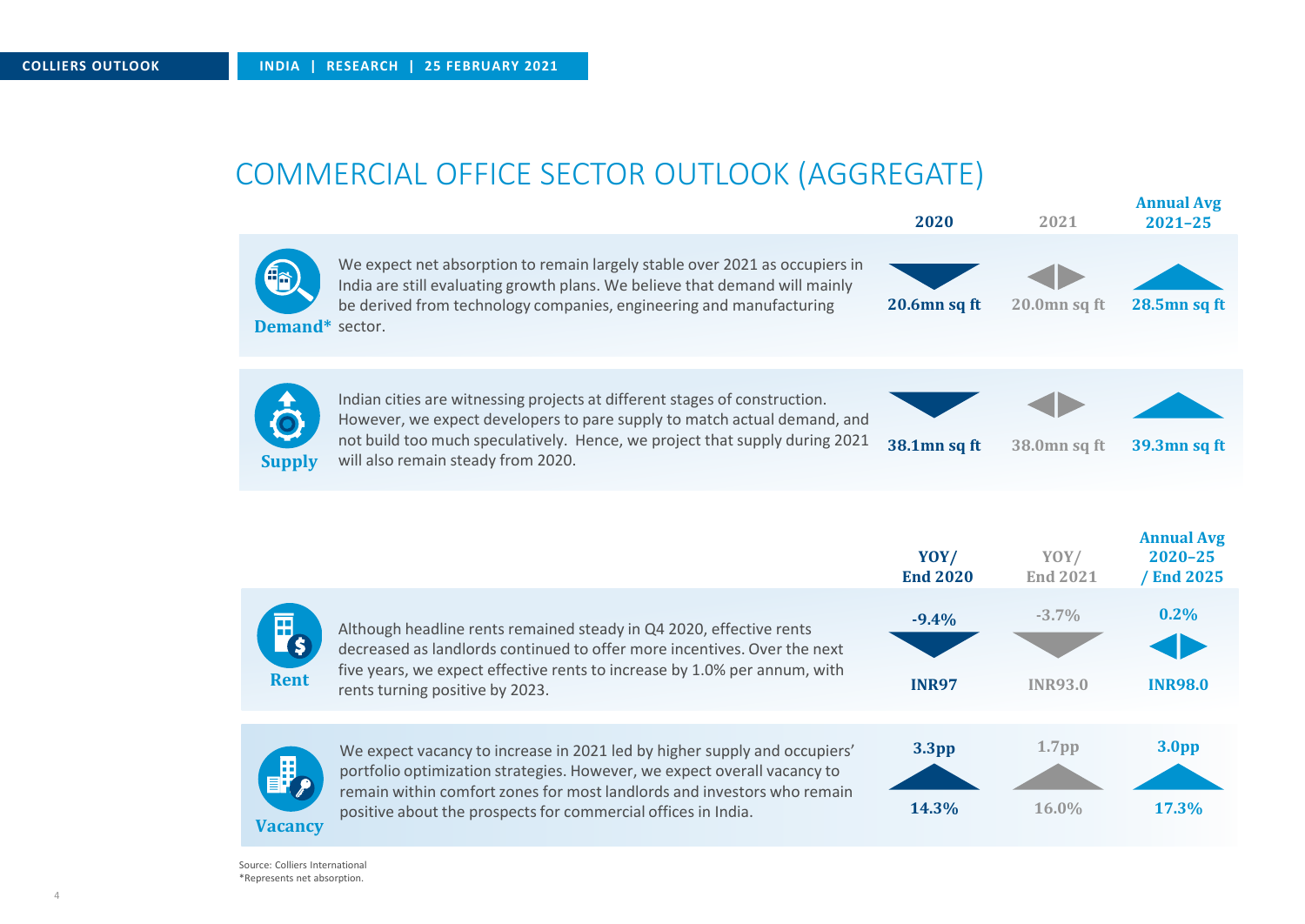# PORTFOLIO OPTIMISATION

#### **A key theme in 2021**

After seeing a 41% decline in demand in 2020, we believe that in keeping with global trends, occupiers will optimise their portfolios in 2021 and 2022. Employers' priority is their employees' safety and convenience. The complete roll-out of the vaccine will likely take until Q3 2021 at the earliest, and most occupiers are not planning for a full headcount in their offices before then. This, at the same time occupiers are anecdotally reporting that they are focussing on reducing their occupancy costs to help them add 6-7% to their margins.

### **Some occupier strategies under consideration:**

- > Occupiers approaching lease expiration are undertaking portfolio optimization efforts by relocating to cheaper and/or smaller offices. For perspective, in 2021, leases expiring total about 81 million sq feet (7.5 million sq meters), with 65% of these being smaller than 10,000 sq feet (929 sq meters). We note that Delhi-NCR, especially, is witnessing this trend with occupiers moving to locations such as Golf Course Extension Road in Gurugram.
- Occupiers undertaking a hybrid work-from-home model need less office space. This should focus their requirements on space for ideation, group discussions, social interactions, developing cultural bonds and cohesiveness, knowledge transfer and mentoring.
- > A hub-and-spoke model of offices with one main office in the CBD and multiple smaller offices near residential locations. We believe this is especially viable in larger cities like Mumbai, Delhi-NCR, and Bengaluru, which often require long employee commutes.
- Large occupiers are also looking at taking space with flexible workspace operators in order to provide their employees with access close to their homes.

However, we do expect that new demand will emanate from new businesses set-ups as well as those seeing growth since last year.



- > Technology companies are expanding and are likely to fuel demand for office space over the next two years.
- > Over the next three years, technology companies dealing with digitization, artificial intelligence, machine learning and robotics ought to expand led by increasing demand for such services.
- > Smaller multinational firms following in the footsteps of the global MNC giants in setting up global-in house centers.
- > *China Plus One* strategies, as multinational companies diversify out of China. India is poised to benefit, and we recommend companies scout for research and development centers in Bengaluru, Hyderabad and Pune.
- > India's fast growing e-commerce industry, which has seen the pandemic further increase demand. We believe that e-commerce companies in India will lease more office space as they continue to expand.
- > We also expect demand from local start-ups and small and medium enterprises to increase. During 2020, the Ministry of Corporate Affairs reported that number of companies registered rose 10% YOY.
- > Developers and landlords are pursuing customized data centers, which should drive demand in 2021.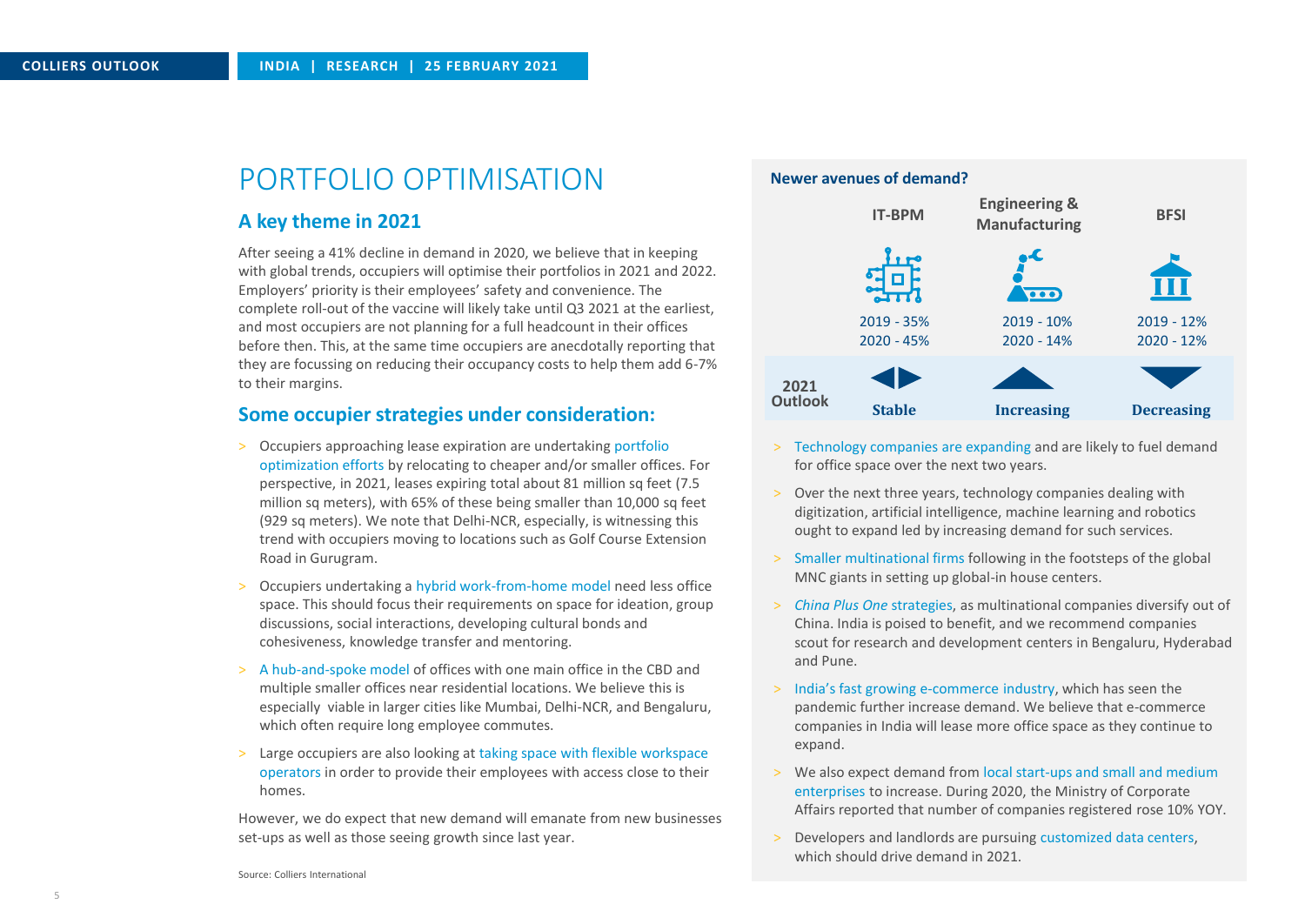#### **New IT Policy to herald growth in smaller towns Fluid Contract Contract Contract Contract Contract Contract Contract Contract Contract Contract Contract Contract Contract Contract Contract Contract Contract Contract Con**

In November 2020, the government eased<sup>1</sup> rules regarding registration, submission of bank guarantees, remote working, and other norms for other service providers (OSP) involved in the IT and business process outsourcing (BPO) sectors. Removal and easing of restrictions ought to increase the ease of doing business and increase the competitiveness of Indian IT-BPO firms. We envisage this move boosting the start-up culture in the absence of red tape that cost time and money.

With work from anywhere (WFA) increasingly becoming a reality, firms can set up offices in Tier II and Tier III cities and hire locally, driven by the diverse talent pool and top-notch educational institutions. We believe that setting up firms in Tier II and Tier III cities ought to spur the following:

- > Reduce attrition rates and a captive talent pool.
- > Growth of small and medium enterprises supporting core IT firms.
- Development of better-quality office spaces at reasonable rents.
- > Improved infrastructure for education, healthcare and recreation.

We believe that this initiative, if sustained over the next decade, has the potential to decongest India's top cities, leading to more uniform urbanization. Established developers should develop physical infrastructure to boost the services sector in newer markets.





# **expecting renewed growth**

During 2020, flexible workspace operators leased about 3.0 million sq feet (278,707 square meters) of space, accounting for 9% of the total leasing. The operators are expecting greater traction in demand for their centers as occupiers look at stop-gap arrangements while optimizing their portfolio. We expect that occupiers are implementing hub-and-spoke models with space closer to residential areas, and flexible workspace can help meet this need. Across Asia, we also expect to see partnerships between occupiers and operators as the former begin to reduce excess space from their portfolios. Consequently, flexible space operators lease new spaces as they become more confident about the demand from their clients.



#### **Greater focus on health and wellness by developers and occupiers**

In view of the COVID-19 pandemic, landlords ought to become increasingly focused on health and wellness. As seen above, developers that invest in well-being and health will likely see better returns. This, we note, underpins the importance of a high-performance building (HPB) with focus on sustainability and wellness.

- > Grade A HPB buildings, replete with wellness and energy saving measures offer enhanced value to tenants, while commanding a rental premium.
- > In the backdrop of COVID-19, we believe that commercial assets that focus on health and wellness elements, ought to be a priority for institutional investors in the next three to five years.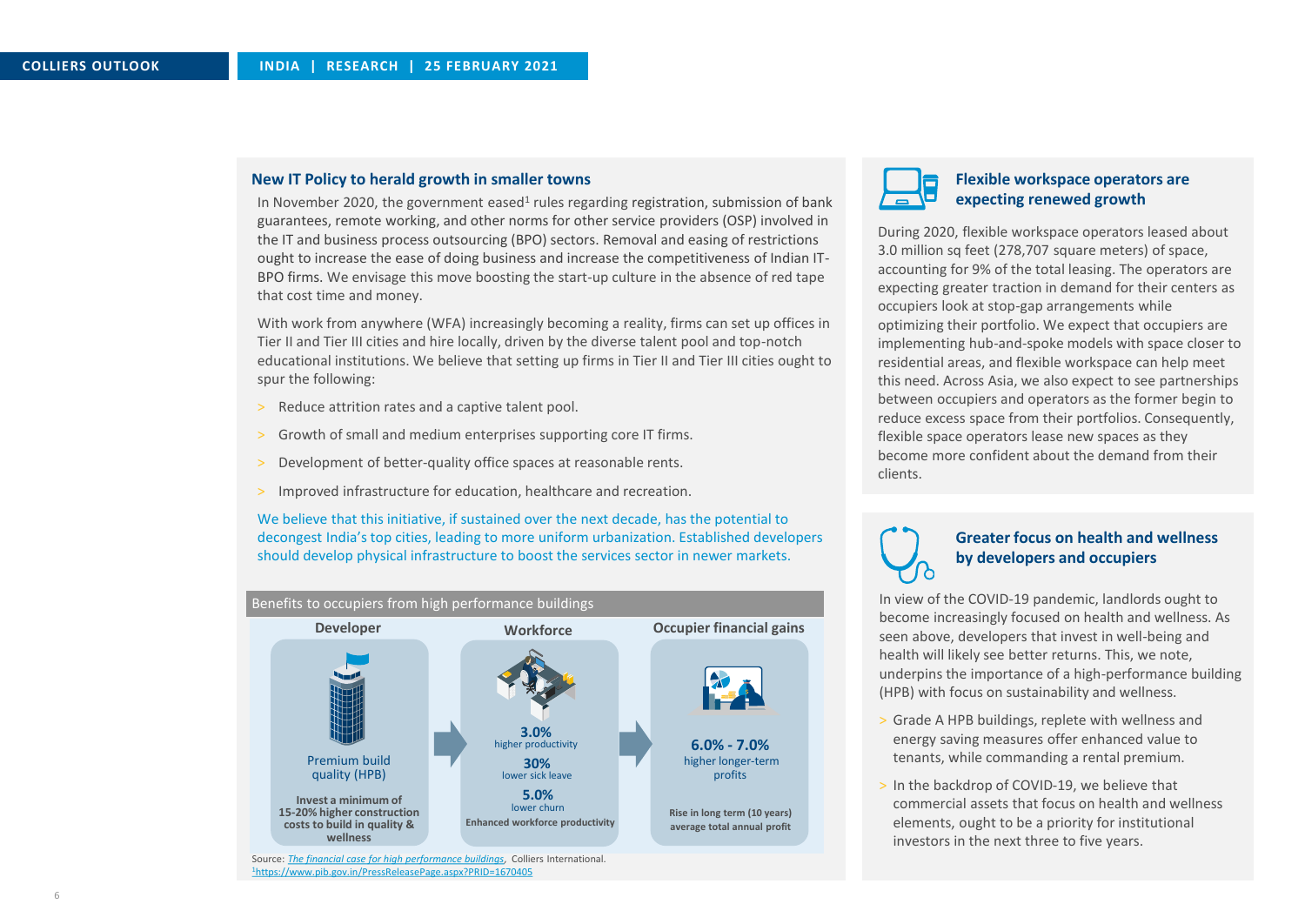# INDUSTRIAL AND LOGISTICS **SECTORS**

### **Industrial leasing to become more robust**

COVID-19 influenced and the China/United States trade war exacerbated the challenges and uncertainty experienced by global manufacturing firms and logistics players in 2020 prompting many global corporations to diversify their production base across countries. Indian government initiatives like Make in India, Atmanirbhar Bharat (Self-reliant India), production linked incentive (PLI) scheme, 100% FDI allowance for manufacturing firms and corporate tax reforms have attracted many electronics and hardware manufacturing firms to set up a base in India. Homegrown device makers like Dixon Technologies and global contract manufacturers such as Foxconn and Pegatron are in the process of ramping up their production capabilities in India. Similarly, many textile, pharmaceutical and medical equipment manufacturers are preparing to expand their production capabilities in India. Leveraging its key position in India's pharmaceutical sector, Hyderabad has been able to attract further investments in biotech, generic-drug and medical devices manufacturing in the past few months. The Indian automobile industry is also optimistic as demand for personal vehicles, especially electric vehicles, is seeing a return to pre-COVID-19 levels.

With a just-in-time (JIT) production model and linear supply chains causing significant disruption to the supply chain, firms are switching to multisourcing and overhauling their existing warehouses and order management systems. This should increase demand for resilient supply chains offering more visibility and automation across the entire supply chain.

Bolstered by increased demand from e-commerce players and third-party logistics (3PL) providers, several institutional players such as Blackstone, Logos, GIC, and CapitaLand have formed joint ventures with local developers to set up and buy industrial parks and fulfilment centres in Tier I and II locations. We expect demand for core assets located in strategic locations like the the Chakan-Talegaon cluster in Pune, Neelamangala – Doddaballapur in Bengaluru, and in clusters along NH 16 in Chennai, NH 48 in Gurugram,and NH 19 in Kolkata that enjoy easy connectivity to ports, national highways and airports to remain strong.

#### **Logistics to gain even more traction**

Warehousing deal activity continued to grow in 2020 supported by strong demand from e-commerce players, consumer electronics, pharmaceutical sector and 3PL providers.

We are seeing healthy growth from 3PLs and local transportation businesses serving the population base in Tier II and Tier III cities.

Development activity continued to expand in Tier I and II cities with several large developers and institutional players announcing new projects and acquiring land to develop logistics parks.

## **Heading into 2021, we expect the following key trends to shape the logistics market:**

- > Demand for advanced warehouses that cater to regulatory compliance, security and quality checks will gain traction as shoppers continue to embrace grocery e-commerce.
- > Many occupiers are looking for short-term leases and on-demand warehousing. This should augment demand for co-warehousing/flexible warehousing space, resulting in increased utilization in existing warehouses. Landlords can take this opportunity to sublease unutilized space.
- > To ensure cost optimization and increase competitiveness in the industry, warehouse operators are increasingly adopting IT-driven solutions including Internet of Things (IoT) and Warehouse Management Systems (WMS) to track inventory and adopt an analytical approach to forecasting demand to avoid depletion of stock.
- As efficient in-city distribution increases, demand for modern Grade A warehousing continues to grow in urban cores. Landlords should redevelop or upgrade their existing facilities, incorporating multi-level racking and sustainable solutions.
- As competition in e-commerce increases, sellers want logistics service providers to deploy predictive analytics to create visibility in seasonal demand-supply fluctuations and solve the reverse logistics problem while improving inventory management.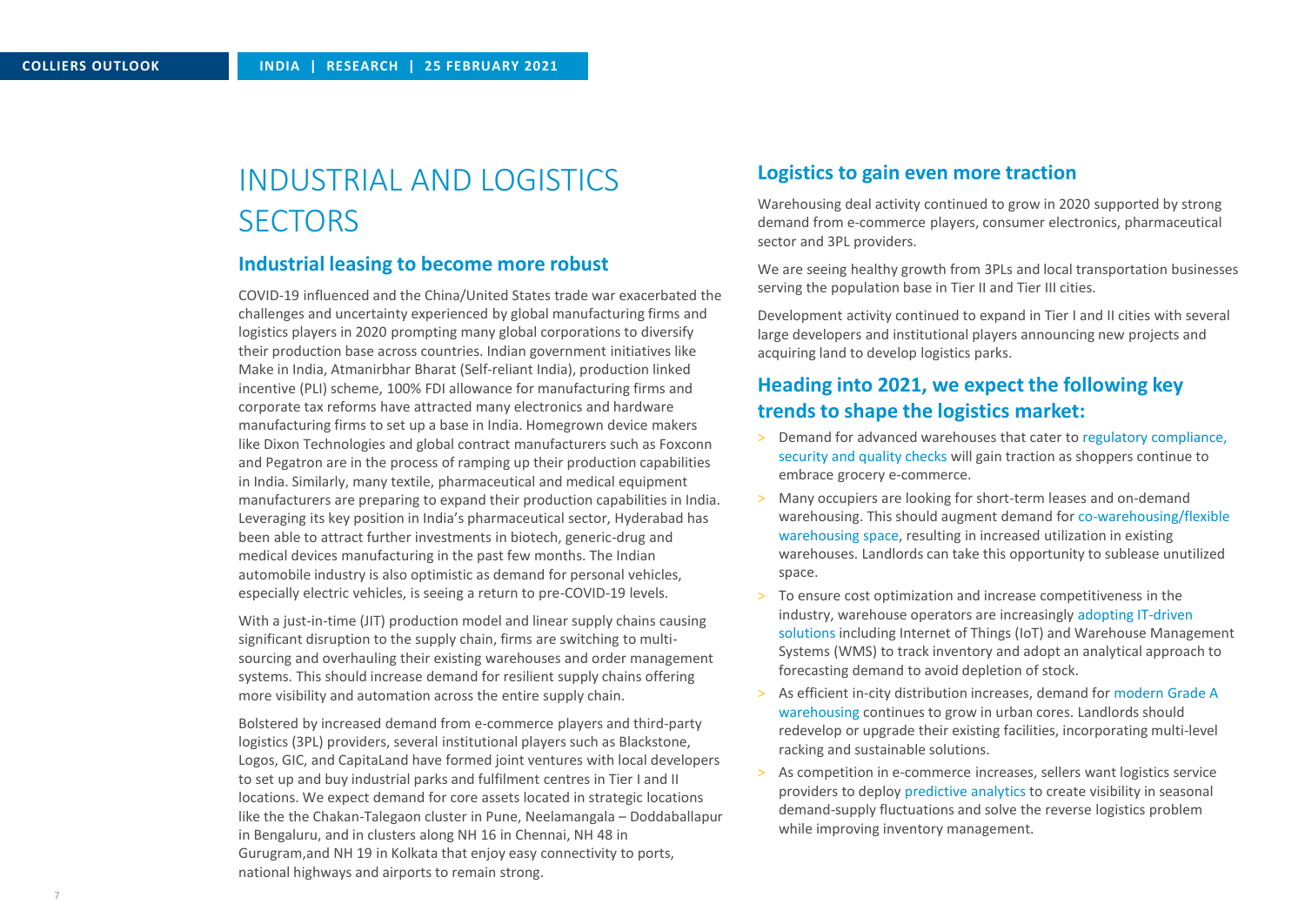## CAPITAL MARKETS



institutional investments in real estate assets were recorded during 2020, witnessing a drop of 23% from 2019. Investors continue to be bullish on the Indian real estate sector and asset classes such as offices, data centers and warehouses are receiving increasing interest. During 2021, we predict about 15% higher inflows YOY, as investors are looking to deploy their existing dry powder. Moreover, we are also witnessing increased fund raising with some investment firms floating new investments funds. For instance, firms such as Kotak Realty Fund, Motilal Oswal Financial Services are floating new funds for Indian real estate.

On the REITs front, after Mindspace Business Parks REIT's listing in August last year, February 2021 also saw the listing of Brookfield India REIT. Given the strong investment sentiments, we will likely see one or two more listings in the second half of this year.

As several developers continue to face cash-flow problems, we foresee more equity-led deals in the office sector as prices are quite attractive. These can then be bundled with other assets into a REIT listing in the future.

## **Investors to increasingly look at developmental position in office assets**

Commercial office assets accounted for over 55% of total Indian real estate inflows between 2018 and 2020, showing the higher appetite of investors. However, there is now limited availability of investible office stock. Between 2018 and 2020, an average annual supply of over 35 million square feet (3.3 million square meters) entered the top six Indian cities, with the majority

Investment inflows: 2019 & 2020



being snapped up by institutional investors. Even though a similar level of supply is set to enter the market, some investment firms are increasingly looking towards developing their own greenfield office assets. Investors remain bullish on the long-term prospects even as they target an internal rate of return (IRR) of about 17-18%.

#### **Opportunities for investors**

- > The continuing low interest rates in India make office assets attractive. Investors are increasingly looking for an equity stake in development projects or looking to develop their own greenfield assets.
- > Strong demand from the e-commerce sector is making warehouse space attractive.
- > Demand for data centers is strong as they offer net yields of about 17% per annum.
- > Now is an opportune time for funds to invest in the residential sector as pricing is attractive, consolidation is set to increase and developers with good track records and strong balance sheets are looking at growth.
- > Distressed asset funding or acquisition including portfolio buyouts of lenders offers attractive valuations.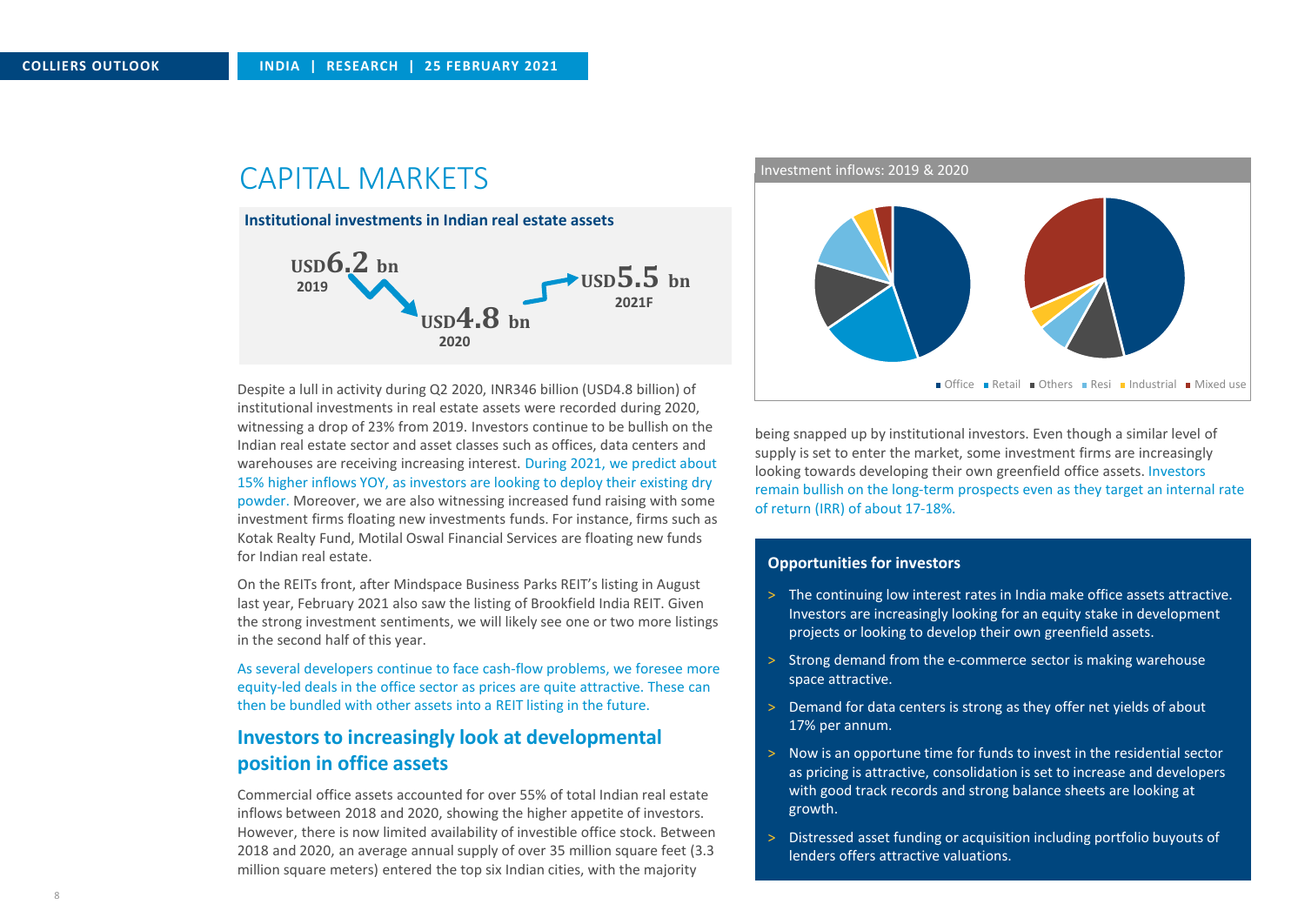## **Opportunity for funds as NBFC crisis leaves a vacuum in housing projects**

We believe that this is an opportune time for funds to enter the market, at a time when non-banking financial companies (NBFCs) are either withdrawing from the housing sector or not deploying any more capital. We recommend that funds explore last-mile funding for projects in the residential sector. We note that funds such as SSG Capital, Oaktree Capital, and Apollo Global Management are investing in the development stage of residential projects.

As the residential sector undergoes consolidation, we expect investors will increasingly invest in companies directly, as opposed to the structured debt route at a project level that investors largely used in the last decade. As per Colliers' data, during 2016 and 2017, debt deals accounted for about 40% of the total inflows into the sector. However, in 2018 and 2019, the share of debt deals fell to about 12% of the total quantum of inflows, indicating the shift towards equity and entity-led deals.

The residential sector is slowly witnessing an improvement in sentiment led by decadal-low mortgage rates and rebates offered by developers. We believe that demand in the residential sector ought to turn the corner as the economy rebounds.

## **Data centersin the spotlight**

India has about 1.2 megawatt (MW) per user of co-location data center (DC) capacity when compared to Europe's 19.1 MW per user DC capacity, providing a huge opportunity for DC operators. To give a boost to DCs, the government for the financial year 2020-2021, had proposed a INR800 million (USD1.1 billion) fund to setup DCs and IT parks across the nation. In addition, the government's Personal Data Protection Bill, 2019, mandates that an individual's data should be stored locally, encouraging firms to set up DCs in India. We expect two private-equity deals in data centers should close in 2021, apart from large investments in new data centers from Indian corporate groups.

<sup>2</sup> Tier 3 DC has multiple paths for power and cooling and systems in place to update and maintain it without taking it offline. It has an expected uptime of 99.982%

 $3$ Tier 4 DC is built to be completely fault tolerant and has redundancy for every component. It has an expected uptime of 99.995%

Since DC are capital intensive, we recommend that investors with a longterm horizon scout for greenfield DC assets which yield more attractive returns than brownfield assets. We estimate that Tier  $3<sup>2</sup>$  and Tier  $4<sup>3</sup>$  DC asset class can provide a net yield per annum of about 16%-18%, making them attractive for institutional investors. Over the next decade, we also believe that a developer's strong DC portfolio can also be converted into a REIT, led by a strong appetite for income-yielding assets. DC REITs have been popular with investors in developed markets such as the US, China, Singapore and Australia and interest in them is increasing.

#### **Data Centers Investment Opportunities**



#### **Industrial sector gaining ground**

India's industrial sector is garnering significant interest from institutional investors. The interest is being driven by the implementation of the Goods and Services Tax (GST) regime, accordance of *infrastructure* status to the sector, the creation of a logistics park policy and the development of multimodal infrastructure. Moreover, India's e-commerce sector is one of the fastest-growing in the world, fueling demand for warehouses. Led by robust demand from e-commerce and other consumer-led occupiers, we expect the industrial and logistics sector to stronger demand than other asset classes.

In 2020, sovereign wealth fund GIC formed a USD750 million joint venture with ESR Cayman to develop and buy industrial and logistics assets in India. Over the last two years, foreign investors such as the Abu Dhabi Investment Authority (ADIA), Canada Pension Plan Investment Board (CPPIB), Ivanhoe Cambridge, Ascendas, Blackstone, have also invested into the sector. During 2021, we expect increased formation of joint ventures between developers and investment funds to expand and develop industrial parks, in keeping up with the demand.